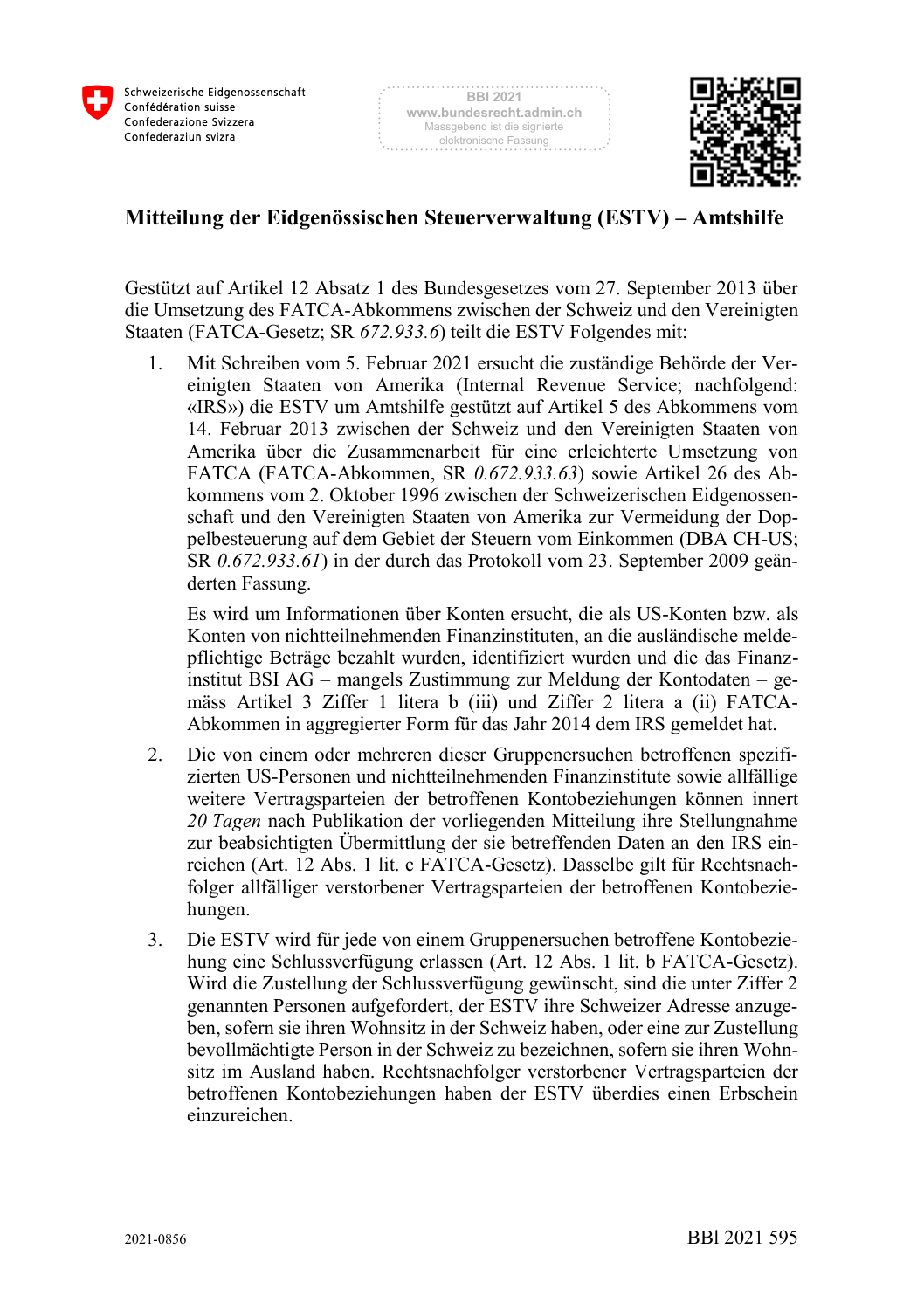Die Frist für die Mitteilung der genannten Informationen beträgt *20 Tage*; sie beginnt am Tag nach der Publikation der vorliegenden Mitteilung zu laufen.

Die Informationen sind der ESTV entweder per E-Mail an amtshilfe.usa@estv.admin.ch oder an folgende Adresse zu senden: Eidgenössische Steuerverwaltung ESTV, Eigerstrasse 65, CH-3003 Bern

- 4. Es besteht die Möglichkeit am vereinfachten Verfahren nach Artikel 16 des Bundesgesetzes vom 28. September 2012 über die internationale Amtshilfe in Steuersachen (StAhiG; SR *651.1*) teilzunehmen. Stimmt die beschwerdeberechtigte Person im Rahmen des vereinfachten Verfahrens der Übermittlung der Informationen an den IRS zu, teilt sie dies der ESTV schriftlich mit. Diese Zustimmung ist unwiderruflich. Die ESTV schliesst das Verfahren ab, indem sie die Informationen unter Hinweis auf die Zustimmung der beschwerdeberechtigten Person an den IRS übermittelt.
- 5. Stimmt eine beschwerdeberechtigte Person dem vereinfachten Verfahren nicht zu und hat sie der ESTV keine Schweizer Adresse bzw. keine zur Zustellung bevollmächtigte Person in der Schweiz mitgeteilt, notifiziert die ESTV die Schlussverfügung ohne Namensnennung durch Mitteilung im Bundesblatt und auf ihrer Internetseite (Art. 5 Ziff. 3 lit. b FATCA-Abkommen).
- 6. Die vorliegende Mitteilung erfolgt auch in französischer und italienischer Sprache, sowie in englischer Sprache gemäss Beilage.

23. März 2021 Eidgenössische Steuerverwaltung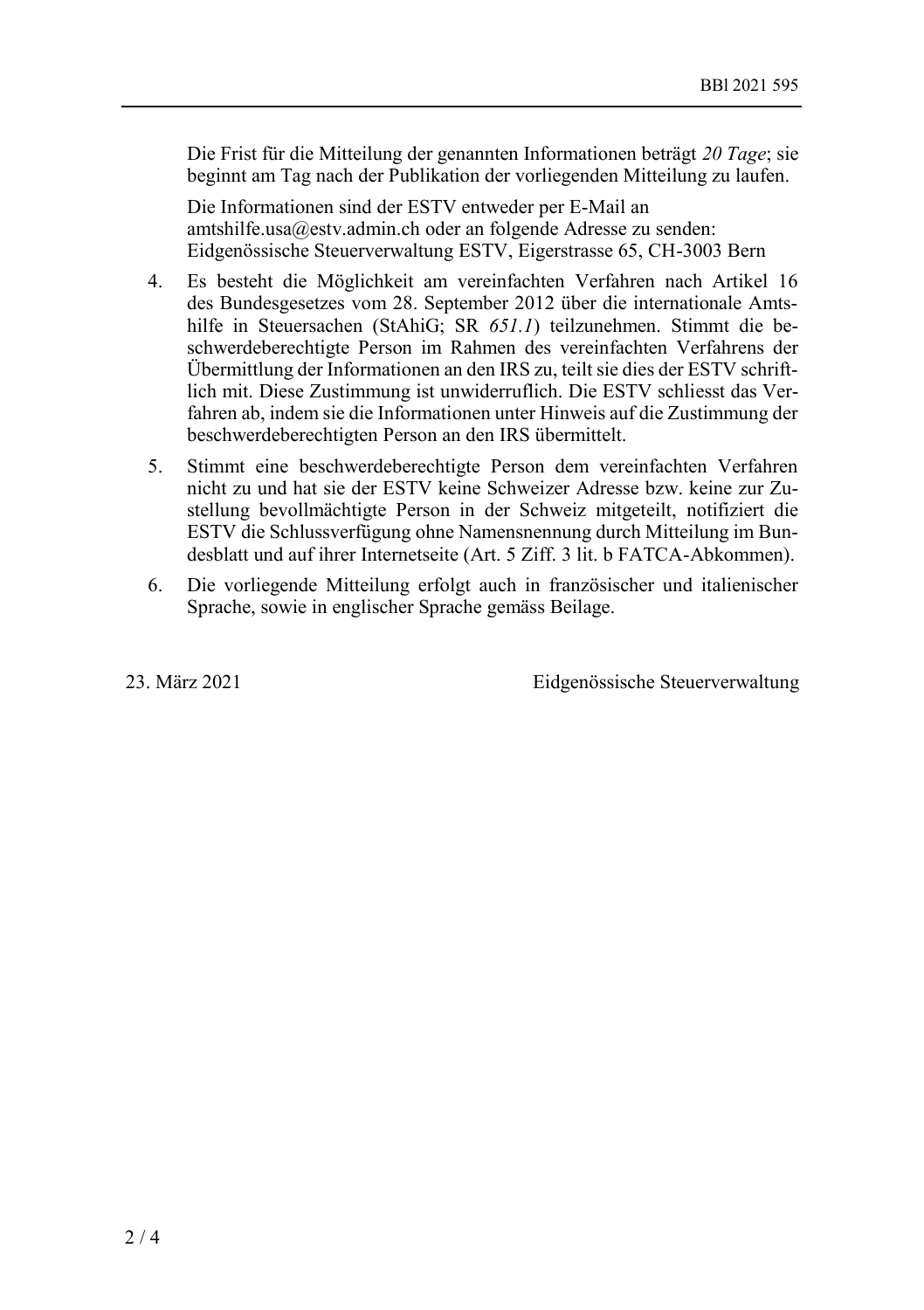## **Notification from the Swiss Federal Tax Administration (FTA) – Administrative assistance**

Based on Article 12 paragraph 1 of the Federal Act of 27 September 2013 on the Implementation of the FATCA Agreement between Switzerland and the United States (FATCA Act; SR *672.933.6*), the FTA makes the following announcement:

1. By letters dated 5 February 2021, the competent authority of the United States of America (Internal Revenue Service; hereinafter: «IRS») requests the FTA for administrative assistance based on Article 5 of the Agreement of 14 February 2013 between Switzerland and the United States of America for Cooperation to Facilitate the Implementation of FATCA (FATCA Agreement; SR *0.672.933.63*) and Article 26 of the Agreement of 2 October 1996 between the Swiss Confederation and the United States of America for the Avoidance of Double Taxation with Respect to Taxes on Income (DTA CH-US; SR *0.672.933.61*) as amended by the Protocol of 23 September 2009.

Information is requested concerning accounts that were identified as US accounts or as accounts of nonparticipating financial institutions to which foreign reportable amounts had been paid, which the financial institution BSI  $LTD - in$  the absence of a consent to the reporting of account information – has reported to the IRS in aggregated form for the year 2014 pursuant to Article  $\overline{3}$  paragraph 1 letter b (iii) and paragraph 2 letter a (ii) of the FATCA Agreement.

- 2. The specified US persons and nonparticipating financial institutions concerned by one or more of these group requests as well as any other parties to the account relationships concerned may submit their opinion on the intended transmission of their data to the IRS within *20 days* after publication of this notification (Art. 12 para. 1 let. c FATCA Act). The same applies to the legal successors of any deceased contracting parties to the account relationships concerned.
- 3. The FTA will issue a final decree for each account relationship concerned by a group request (Art. 12 para. 1 lit. b FATCA Act). If the delivery of the final decree is requested, the persons mentioned in point 2 are required to provide the FTA with their Swiss address if they are domiciled in Switzerland, or to designate a person in Switzerland authorised to receive service if they are domiciled abroad. Legal successors of deceased contracting parties to the account relationships concerned must also submit a certificate of inheritance to the FTA.

The time limit for providing the above information is *20 days*, beginning on the day following the publication of this notification. The information should be sent to the FTA either by e-mail to amtshilfe.usa@estv.admin.ch or to the following address:

Swiss Federal Tax Administration FTA, Eigerstrasse 65, CH-3003 Bern